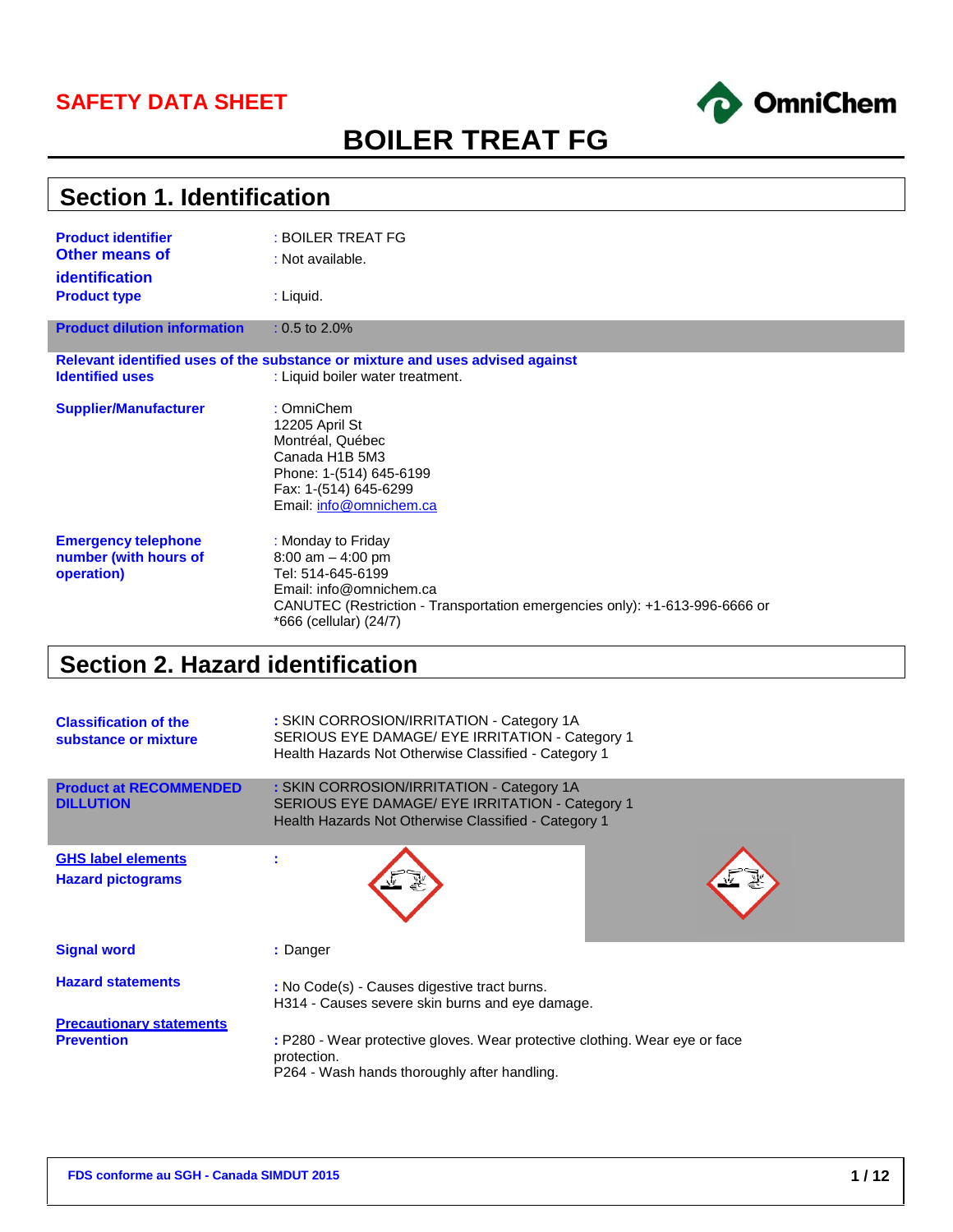## **Section 2. Hazard identification**

| <b>Response</b>                         | : P304 + P340 + P310 - IF INHALED: Remove person to fresh air and keep comfortable for<br>breathing. Immediately call a POISON CENTER or physician. P301 + P310 + P330 + P331 - IF<br>SWALLOWED: Immediately call a POISON CENTER or physician. Rinse mouth. Do NOT induce<br>vomiting. P303 + P361 + P353 + P363 + P310 - IF ON SKIN (or hair): Take off immediately all<br>contaminated clothing. Rinse skin with water. Wash contaminated clothing before reuse.<br>Immediately call a POISON CENTER or physician. P305 + P351 + P338 + P310 - IF IN EYES:<br>Rinse cautiously with water for several minutes. Remove contact lenses, if present and easy to do.<br>Continue rinsing. Immediately call a POISON CENTER or physician. |
|-----------------------------------------|-----------------------------------------------------------------------------------------------------------------------------------------------------------------------------------------------------------------------------------------------------------------------------------------------------------------------------------------------------------------------------------------------------------------------------------------------------------------------------------------------------------------------------------------------------------------------------------------------------------------------------------------------------------------------------------------------------------------------------------------|
| <b>Storage</b>                          | : Store in an appropriate location.                                                                                                                                                                                                                                                                                                                                                                                                                                                                                                                                                                                                                                                                                                     |
| <b>Disposal</b>                         | : P501 - Dispose of contents and container in accordance with all local, regional,<br>national and international regulations.                                                                                                                                                                                                                                                                                                                                                                                                                                                                                                                                                                                                           |
| <b>Supplemental label</b>               | : Do not taste or swallow. Wash thoroughly after handling.                                                                                                                                                                                                                                                                                                                                                                                                                                                                                                                                                                                                                                                                              |
| elements                                |                                                                                                                                                                                                                                                                                                                                                                                                                                                                                                                                                                                                                                                                                                                                         |
| <b>Product at RECOMMENDED DILLUTION</b> |                                                                                                                                                                                                                                                                                                                                                                                                                                                                                                                                                                                                                                                                                                                                         |
| <b>Déclaration on Security</b>          |                                                                                                                                                                                                                                                                                                                                                                                                                                                                                                                                                                                                                                                                                                                                         |
| <b>Prevention</b>                       | : P280 - Wear protective gloves. Wear protective clothing. Wear eye or face<br>protection.                                                                                                                                                                                                                                                                                                                                                                                                                                                                                                                                                                                                                                              |
|                                         | P264 - Wash hands thoroughly after handling.                                                                                                                                                                                                                                                                                                                                                                                                                                                                                                                                                                                                                                                                                            |
| <b>Response</b>                         | : P304 + P340 + P310 - IF INHALED: Remove person to fresh air and keep comfortable for<br>breathing. Immediately call a POISON CENTER or physician. P301 + P310 + P330 + P331 - IF<br>SWALLOWED: Immediately call a POISON CENTER or physician. Rinse mouth. Do NOT induce<br>vomiting. P303 + P361 + P353 + P363 + P310 - IF ON SKIN (or hair): Take off immediately all<br>contaminated clothing. Rinse skin with water. Wash contaminated clothing before reuse.<br>Immediately call a POISON CENTER or physician. P305 + P351 + P338 + P310 - IF IN EYES:<br>Rinse cautiously with water for several minutes. Remove contact lenses, if present and easy to do.<br>Continue rinsing. Immediately call a POISON CENTER or physician. |
| <b>Storage</b>                          | : Store in an appropriate location.                                                                                                                                                                                                                                                                                                                                                                                                                                                                                                                                                                                                                                                                                                     |

# **Section 3. Composition/information on ingredients**

available.

| <b>Substance/mixture</b> | : Mixture. |
|--------------------------|------------|
| <b>Other means of</b>    | : Not avai |
| identification           |            |

| <b>Ingredient name</b>                   | $%$ (w/w)          | <b>CAS number</b>      |
|------------------------------------------|--------------------|------------------------|
| Sodium hydroxide<br>Sodium metabisulfite | $10 - 30$<br>. - ఓ | 1310-73-2<br>7681-57-4 |
| Sodium carbonate                         | . .                | 497-19-8               |

#### **Product at RECOMMENDED DILLUTION**

**Declaration on security : No known significant effects or critical hazards.** 

**The exact percentage (concentration) in the composition has been withheld as a trade secret in accordance with the amended HPR as of April 2018.**

**There are no additional ingredients present which, within the current knowledge of the supplier and in the concentrations applicable, are classified as hazardous to health or the environment and hence require reporting in this section.**

**Occupational exposure limits, if available, are listed in Section 8.**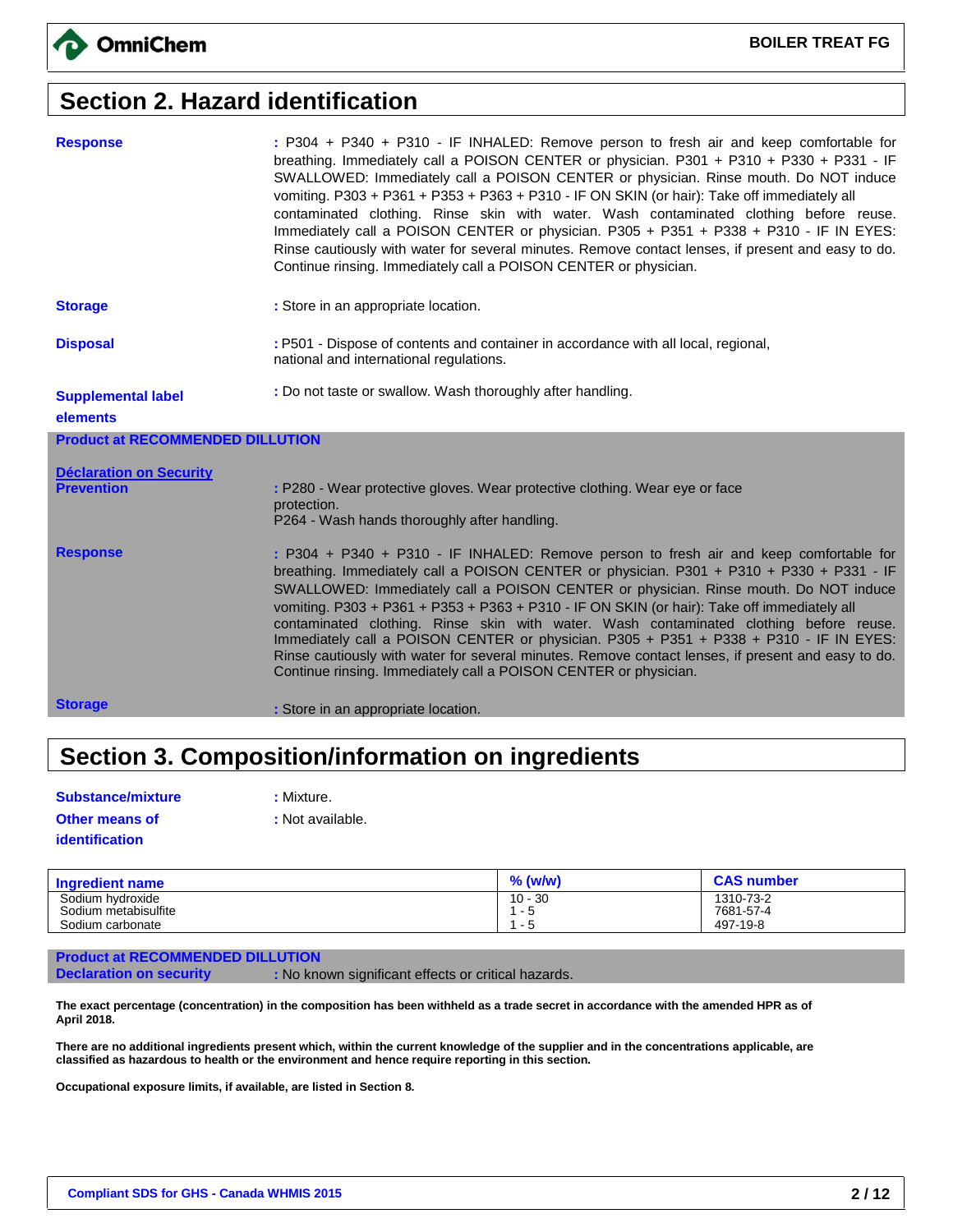

### **Section 4. First-aid measures**

#### **Description of necessary first aid measures**

| <b>Description of necessary first aid measures</b> |                                                                                                                                                                                                                                                                                                                                                                                                                                                                                                                                                                                                                                                                                                                                 |
|----------------------------------------------------|---------------------------------------------------------------------------------------------------------------------------------------------------------------------------------------------------------------------------------------------------------------------------------------------------------------------------------------------------------------------------------------------------------------------------------------------------------------------------------------------------------------------------------------------------------------------------------------------------------------------------------------------------------------------------------------------------------------------------------|
| <b>Eye contact</b>                                 | : Get medical attention immediately. Call a poison center or physician. Immediately flush eyes with<br>plenty of water, occasionally lifting the upper and lower eyelids. Check for and remove any contact<br>lenses. Continue to rinse for at least 20 minutes. Chemical burns must be treated promptly by a<br>physician.                                                                                                                                                                                                                                                                                                                                                                                                     |
| <b>Inhalation</b>                                  | : Get medical attention immediately. Call a poison center or physician. Remove victim to fresh air and<br>keep at rest in a position comfortable for breathing. If it is suspected that fumes are still present, the<br>rescuer should wear an appropriate mask or self-contained breathing apparatus. If not breathing, if<br>breathing is irregular or if respiratory arrest occurs, provide artificial respiration or oxygen by trained<br>personnel. It may be dangerous to the person providing aid to give mouth-to-mouth resuscitation. If<br>unconscious, place in recovery position and get medical attention immediately. Maintain an open<br>airway. Loosen tight clothing such as a collar, tie, belt or waistband. |
| <b>Skin contact</b>                                | : Get medical attention immediately. Call a poison center or physician. Flush contaminated skin with<br>plenty of water. Wash contaminated clothing thoroughly with water before removing it, or wear gloves.<br>Continue to rinse for at least 20 minutes. Chemical burns must be treated promptly by a physician.<br>Wash clothing before reuse. Clean shoes thoroughly before reuse.                                                                                                                                                                                                                                                                                                                                         |
| <b>Ingestion</b>                                   | : Get medical attention immediately. Call a poison center or physician. Wash out mouth with water.<br>Remove dentures if any. Remove victim to fresh air and keep at rest in a position comfortable for<br>breathing. If material has been swallowed and the exposed person is conscious, give small quantities<br>of water to drink. Stop if the exposed person feels sick as vomiting may be dangerous. Do not induce<br>vomiting unless directed to do so by medical personnel. If vomiting occurs, the head should be kept<br>low so that vomit does not enter the lungs. Chemical burns must be treated promptly by a physician.                                                                                           |

Never give anything by mouth to an unconscious person. If unconscious, place in recovery position and get medical attention immediately. Maintain an open airway. Loosen tight clothing such as a collar, tie, belt or waistband.

#### **Most important symptoms/effects, acute and delayed**

| <b>Potential acute health effects</b> |                                                                                                                                                                                                                                                                                                                                                                                                              |
|---------------------------------------|--------------------------------------------------------------------------------------------------------------------------------------------------------------------------------------------------------------------------------------------------------------------------------------------------------------------------------------------------------------------------------------------------------------|
| <b>Eye contact</b>                    | : Causes serious eye damage.                                                                                                                                                                                                                                                                                                                                                                                 |
| <b>Inhalation</b>                     | : No known significant effects or critical hazards.                                                                                                                                                                                                                                                                                                                                                          |
| <b>Skin contact</b>                   | : Causes severe burns.                                                                                                                                                                                                                                                                                                                                                                                       |
| <b>Ingestion</b>                      | : Corrosive to the digestive tract. Causes burns.                                                                                                                                                                                                                                                                                                                                                            |
| Over-exposure signs/symptoms          |                                                                                                                                                                                                                                                                                                                                                                                                              |
| <b>Eye contact</b>                    | : Adverse symptoms may include the following:<br>Pain                                                                                                                                                                                                                                                                                                                                                        |
| <b>Inhalation</b>                     | Watering<br>Redness<br>: No known significant effects or critical hazards.                                                                                                                                                                                                                                                                                                                                   |
| <b>Skin contact</b>                   | : Adverse symptoms may include the following:                                                                                                                                                                                                                                                                                                                                                                |
|                                       | Pain or irritation                                                                                                                                                                                                                                                                                                                                                                                           |
|                                       | Redness<br>Blistering may occur                                                                                                                                                                                                                                                                                                                                                                              |
| <b>Ingestion</b>                      | : Adverse symptoms may include the following: stomach pains                                                                                                                                                                                                                                                                                                                                                  |
|                                       | Indication of immediate medical attention and special treatment needed, if necessary                                                                                                                                                                                                                                                                                                                         |
| <b>Notes to physician</b>             | : Treat symptomatically. Contact poison treatment specialist immediately if large                                                                                                                                                                                                                                                                                                                            |
| <b>Specific treatments</b>            | quantities have been ingested or inhaled.<br>: No specific treatment.                                                                                                                                                                                                                                                                                                                                        |
| <b>Protection of first-aiders</b>     | : No action shall be taken involving any personal risk or without suitable training. If it is suspected<br>that fumes are still present, the rescuer should wear an appropriate mask or self-contained<br>breathing apparatus. It may be dangerous to the person providing aid to give mouth-to-mouth<br>resuscitation. Wash contaminated clothing thoroughly with water before removing it, or wear gloves. |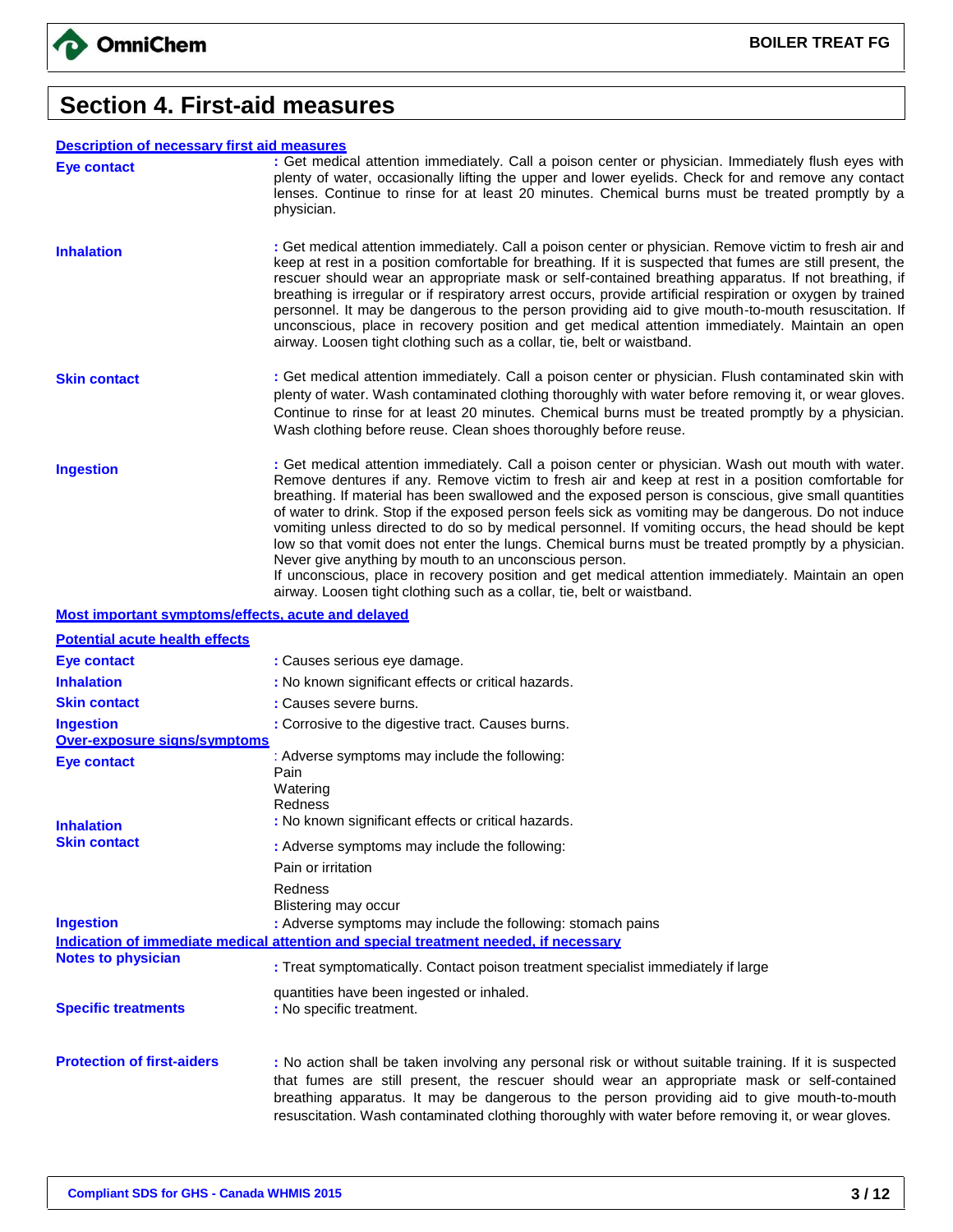# **Section 4. First-aid measures**

| <b>Product at RECOMMENDED DILLUTION</b> |                                                                                                                                                                                                                                                                                                                                                                                                                                                                                                                                                                                                                                                                                                                                                                                                                                                                                  |
|-----------------------------------------|----------------------------------------------------------------------------------------------------------------------------------------------------------------------------------------------------------------------------------------------------------------------------------------------------------------------------------------------------------------------------------------------------------------------------------------------------------------------------------------------------------------------------------------------------------------------------------------------------------------------------------------------------------------------------------------------------------------------------------------------------------------------------------------------------------------------------------------------------------------------------------|
| <b>Eye contact</b>                      | : Get medical attention immediately. Call a poison center or physician. Immediately flush eyes with<br>plenty of water, occasionally lifting the upper and lower eyelids. Check for and remove any contact<br>lenses. Continue to rinse for at least 20 minutes. Chemical burns must be treated promptly by a<br>physician.                                                                                                                                                                                                                                                                                                                                                                                                                                                                                                                                                      |
| <b>Inhalation</b>                       | : Get medical attention immediately. Call a poison center or physician. Remove victim to fresh air<br>and keep at rest in a position comfortable for breathing. If it is suspected that fumes are still present,<br>the rescuer should wear an appropriate mask or self-contained breathing apparatus. If not breathing,<br>if breathing is irregular or if respiratory arrest occurs, provide artificial respiration or oxygen by<br>trained personnel. It may be dangerous to the person providing aid to give mouth-to-mouth<br>resuscitation. If unconscious, place in recovery position and get medical attention immediately.<br>Maintain an open airway. Loosen tight clothing such as a collar, tie, belt or waistband.                                                                                                                                                  |
| <b>Skin contact</b>                     | : Get medical attention immediately. Call a poison center or physician. Flush contaminated skin with<br>plenty of water. Wash contaminated clothing thoroughly with water before removing it, or wear gloves.<br>Continue to rinse for at least 20 minutes. Chemical burns must be treated promptly by a physician.<br>Wash clothing before reuse. Clean shoes thoroughly before reuse.                                                                                                                                                                                                                                                                                                                                                                                                                                                                                          |
| <b>Ingestion</b>                        | : Get medical attention immediately. Call a poison center or physician. Wash out mouth with water.<br>Remove dentures if any. Remove victim to fresh air and keep at rest in a position comfortable for<br>breathing. If material has been swallowed and the exposed person is conscious, give small quantities<br>of water to drink. Stop if the exposed person feels sick as vomiting may be dangerous. Do not induce<br>vomiting unless directed to do so by medical personnel. If vomiting occurs, the head should be kept<br>low so that vomit does not enter the lungs. Chemical burns must be treated promptly by a physician.<br>Never give anything by mouth to an unconscious person.<br>If unconscious, place in recovery position and get medical attention immediately. Maintain an open<br>airway. Loosen tight clothing such as a collar, tie, belt or waistband. |

See toxicological information (Section 11)

# **Section 5. Fire-fighting measures**

| <b>Extinguishing media</b>                               |                                                                                                                                                                                                            |  |  |  |  |  |
|----------------------------------------------------------|------------------------------------------------------------------------------------------------------------------------------------------------------------------------------------------------------------|--|--|--|--|--|
| <b>Suitable extinguishing</b>                            | : Use an extinguishing agent suitable for the surrounding fire.                                                                                                                                            |  |  |  |  |  |
| media                                                    |                                                                                                                                                                                                            |  |  |  |  |  |
| <b>Unsuitable extinguishing</b><br>media                 | : None known.                                                                                                                                                                                              |  |  |  |  |  |
| <b>Specific hazards arising</b><br>from the chemical     | : This material is harmful to aquatic life with long lasting effects. Fire water contaminated with this<br>material must be contained and prevented from being discharged to any waterway, sewer or drain. |  |  |  |  |  |
| <b>Hazardous thermal</b><br>decomposition products       | : Decomposition products may include the following materials:<br>Carbon dioxide<br>Carbon monoxide<br>Sulfure oxides<br>Metal oxide/oxides                                                                 |  |  |  |  |  |
| <b>Special protective actions</b><br>for fire-fighters   | : Promptly isolate the scene by removing all persons from the vicinity of the incident if<br>there is a fire. No action shall be taken involving any personal risk or without suitable training.           |  |  |  |  |  |
| <b>Special protective</b><br>equipment for fire-fighters | : Fire-fighters should wear appropriate protective equipment and self-contained breathing apparatus<br>(SCBA) with a full face-piece operated in positive pressure mode.                                   |  |  |  |  |  |

## **Section 6. Accidental release measures**

**Personal precautions, protective equipment and emergency procedures**

| For non-emergency<br>personnel | : No action shall be taken involving any personal risk or without suitable training. Evacuate<br>surrounding areas. Keep unnecessary and unprotected personnel from entering. Do not touch or<br>walk through spilled material. Do not breathe vapor or mist. Provide adequate ventilation. Wear<br>appropriate respirator when ventilation is inadequate. Put on appropriate personal protective<br>equipment. |
|--------------------------------|-----------------------------------------------------------------------------------------------------------------------------------------------------------------------------------------------------------------------------------------------------------------------------------------------------------------------------------------------------------------------------------------------------------------|
| For emergency responders       | : If specialized clothing is required to deal with the spillage, take note of any information in<br>Section 8 on suitable and unsuitable materials. See also the<br>information in "For non-emergency personnel".                                                                                                                                                                                               |
|                                |                                                                                                                                                                                                                                                                                                                                                                                                                 |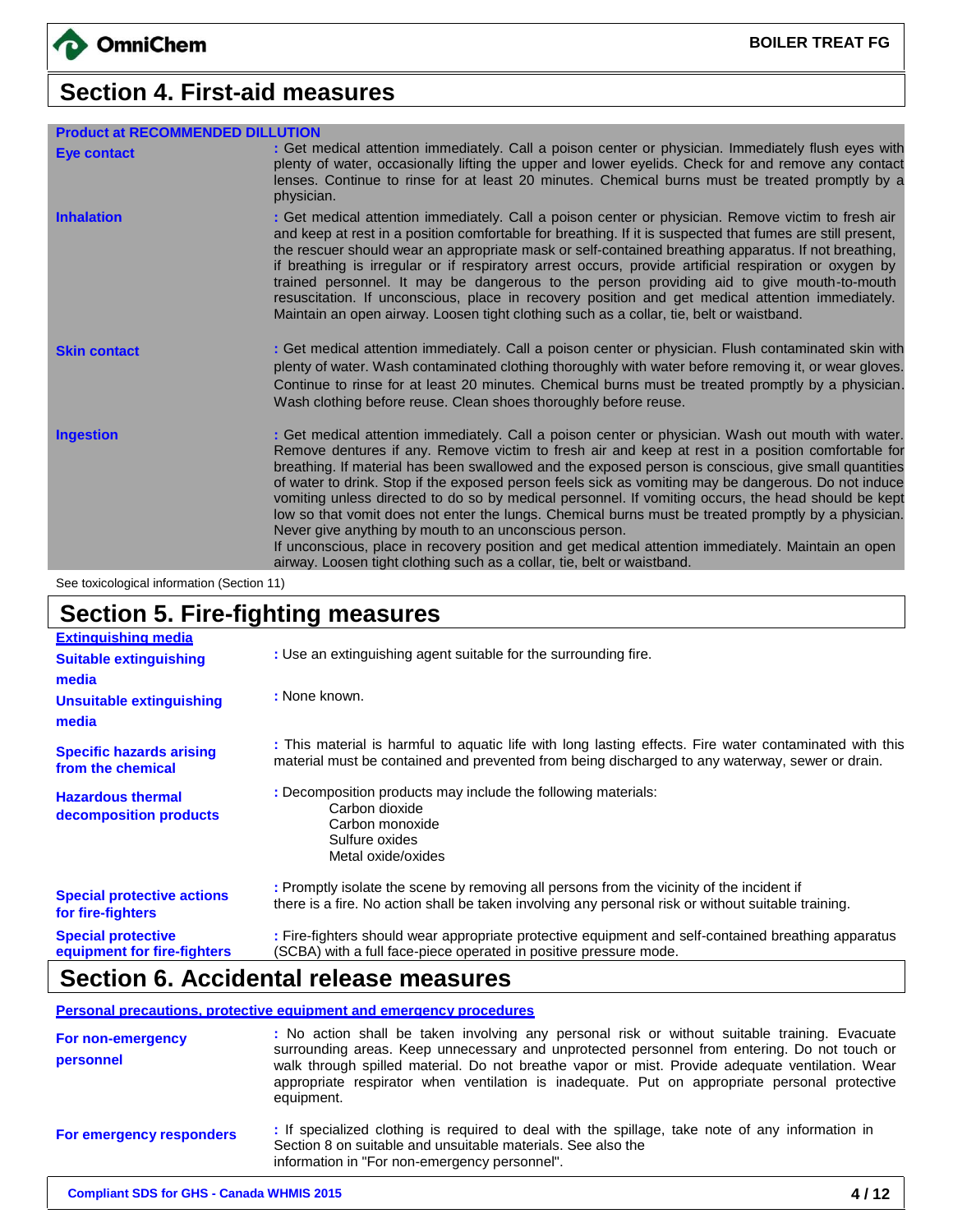### **Section 6. Accidental release measures**

| <b>Environmental precautions</b> | : Avoid dispersal of spilled material and runoff and contact with soil, waterways, drains and                                  |  |  |  |  |  |  |
|----------------------------------|--------------------------------------------------------------------------------------------------------------------------------|--|--|--|--|--|--|
|                                  | sewers. Inform the relevant authorities if the product has caused environmental pollution<br>(sewers, waterways, soil or air). |  |  |  |  |  |  |
|                                  |                                                                                                                                |  |  |  |  |  |  |

#### **Methods and materials for containment and cleaning up**

- **Small spill interproduce in Stop Stop leak if without risk.** Move containers from spill area. Dilute with water and mop up if watersoluble. Alternatively, or if water-insoluble, absorb with an inert dry material and place in an appropriate waste disposal container. Dispose of via a licensed waste disposal contractor.
- Large spill **Large spill interest and the Stop leak** if without risk. Move containers from spill area. Approach release from upwind. Prevent entry into sewers, water courses, basements or confined areas. Wash spillages into an effluent treatment plant or proceed as follows. Contain and collect spillage with noncombustible, absorbent material e.g. sand, earth, vermiculite or diatomaceous earth and place in container for disposal according to local regulations (see Section 13). Dispose of via a licensed waste disposal contractor. Contaminated absorbent material may pose the same hazard as the spilled product. Note: see Section 1 for emergency contact information and Section13 for waste disposal.

| <b>Product at RECOMMENDED DILLUTION</b>               |                                                                                                                                                                                                                                                                                                                                                                                                                                                                                                                                                                                 |
|-------------------------------------------------------|---------------------------------------------------------------------------------------------------------------------------------------------------------------------------------------------------------------------------------------------------------------------------------------------------------------------------------------------------------------------------------------------------------------------------------------------------------------------------------------------------------------------------------------------------------------------------------|
| For non-emergency<br>personnel                        | : No action shall be taken involving any personal risk or without suitable training. Evacuate<br>surrounding areas. Keep unnecessary and unprotected personnel from entering. Do not touch or<br>walk through spilled material. Do not breathe vapor or mist. Provide adequate ventilation. Wear<br>appropriate respirator when ventilation is inadequate. Put on appropriate personal protective<br>equipment.                                                                                                                                                                 |
| For emergency responders                              | : If specialized clothing is required to deal with the spillage, take note of any information in<br>Section 8 on suitable and unsuitable materials. See also the<br>information in "For non-emergency personnel".                                                                                                                                                                                                                                                                                                                                                               |
| <b>Environmental precautions</b>                      | : Avoid dispersal of spilled material and runoff and contact with soil, waterways, drains and<br>sewers. Inform the relevant authorities if the product has caused environmental pollution<br>(sewers, waterways, soil or air).                                                                                                                                                                                                                                                                                                                                                 |
| Methods and materials for containment and cleaning up |                                                                                                                                                                                                                                                                                                                                                                                                                                                                                                                                                                                 |
| <b>Spill</b>                                          | : Stop leak if without risk. Move containers from spill area. Approach release from upwind.<br>Prevent entry into sewers, water courses, basements or confined areas. Wash spillages into an<br>effluent treatment plant or proceed as follows. Contain and collect spillage with non-<br>combustible, absorbent material e.g. sand, earth, vermiculite or diatomaceous earth and place<br>in container for disposal according to local regulations (see Section 13). Dispose of via a<br>licensed waste disposal contractor. Contaminated absorbent material may pose the same |

hazard as the spilled product. Note: see Section 1 for emergency contact information and

### **Section 7. Handling and storage**

Section13 for waste disposal.

| <b>Precautions for safe handling</b>                                      |                                                                                                                                                                                                                                                                                                                                                                                                                                                                                                                                                                                                                                           |
|---------------------------------------------------------------------------|-------------------------------------------------------------------------------------------------------------------------------------------------------------------------------------------------------------------------------------------------------------------------------------------------------------------------------------------------------------------------------------------------------------------------------------------------------------------------------------------------------------------------------------------------------------------------------------------------------------------------------------------|
| <b>Protective measures</b>                                                | : Put on appropriate personal protective equipment (see Section 8). Do not get in eyes or on skin or<br>clothing. Do not breathe vapor or mist. Do not ingest. If during normal use the material presents a<br>respiratory hazard, use only with adequate ventilation or wear appropriate respirator. Keep in the<br>original container or an approved alternative made from a compatible material, kept tightly closed<br>when not in use. Keep away from acids. Empty containers retain product residue and can be<br>hazardous. Do not reuse container.                                                                                |
| <b>Advice on general</b><br>occupational hygiene                          | : Eating, drinking and smoking should be prohibited in areas where this material is handled, stored<br>and processed. Workers should wash hands and face before eating, drinking and smoking. See also<br>Section 8 for additional information on hygiene measures.                                                                                                                                                                                                                                                                                                                                                                       |
| <b>Conditions for safe storage,</b><br>including any<br>incompatibilities | : Store in accordance with local regulations. Store in original container protected from direct<br>sunlight in a dry, cool and well-ventilated area, away from incompatible materials (see Section<br>10) and food and drink. Store in an appropriate location. Separate from acids. Keep container<br>tightly closed and sealed until ready for use. Containers that have been opened must be carefully<br>resealed and kept upright to prevent leakage. Do not store in unlabeled containers. Use<br>appropriate containment to avoid environmental contamination. See Section 10 for incompatible<br>materials before handling or use. |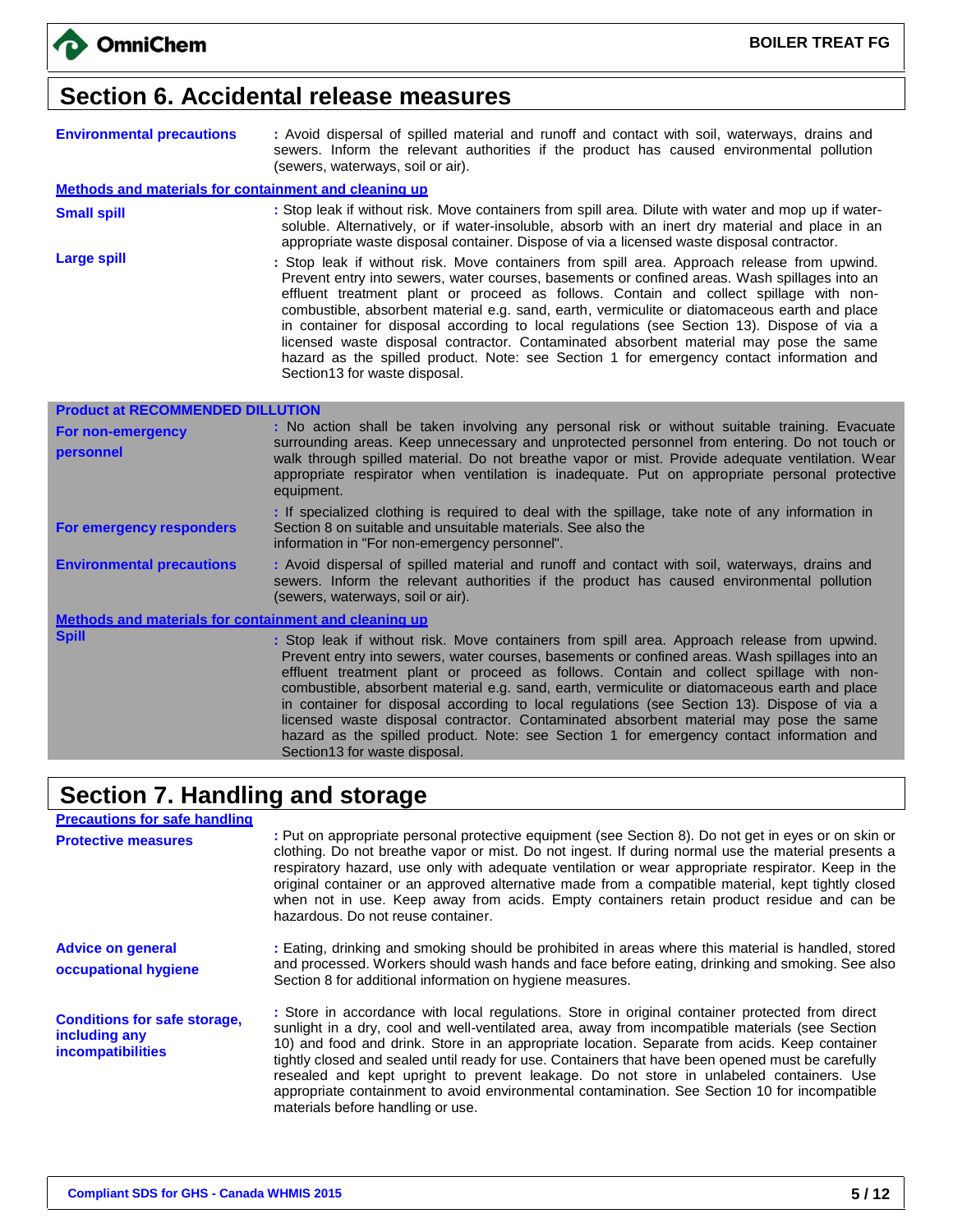

### **Section 7. Handling and storage**

| <b>Product at RECOMMENDED DILLUTION</b>                                          |                                                                                                                                                                                                                                                                                                                                                                                                                                                                                                                                                                                                                                           |
|----------------------------------------------------------------------------------|-------------------------------------------------------------------------------------------------------------------------------------------------------------------------------------------------------------------------------------------------------------------------------------------------------------------------------------------------------------------------------------------------------------------------------------------------------------------------------------------------------------------------------------------------------------------------------------------------------------------------------------------|
| <b>Precautions for safe handling</b>                                             | : Put on appropriate personal protective equipment (see Section 8). Do not get in eyes or on skin or<br>clothing. Do not breathe vapor or mist. Do not ingest. If during normal use the material presents a<br>respiratory hazard, use only with adequate ventilation or wear appropriate respirator. Keep in the<br>original container or an approved alternative made from a compatible material, kept tightly closed<br>when not in use. Keep away from acids. Empty containers retain product residue and can be<br>hazardous. Do not reuse container.                                                                                |
| <b>Conditions for safe storage,</b><br>including any<br><b>incompatibilities</b> | : Store in accordance with local regulations. Store in original container protected from direct sunlight<br>in a dry, cool and well-ventilated area, away from incompatible materials (see Section 10) and food<br>and drink. Store in an appropriate location. Separate from acids. Keep container tightly closed and<br>sealed until ready for use. Containers that have been opened must be carefully resealed and kept<br>upright to prevent leakage. Do not store in unlabeled containers. Use appropriate containment to<br>avoid environmental contamination. See Section 10 for incompatible materials before handling or<br>use. |

### **Section 8. Exposure controls/personal protection**

**Control parameters**

#### **Occupational exposure limits**

| <b>Ingredient name</b>                            | <b>Exposure limits</b>                                                                                                                                                                                                                                                                                                                                                                                                                                                                                                                                                                                                                                                                                                                                                                                                                                                  |
|---------------------------------------------------|-------------------------------------------------------------------------------------------------------------------------------------------------------------------------------------------------------------------------------------------------------------------------------------------------------------------------------------------------------------------------------------------------------------------------------------------------------------------------------------------------------------------------------------------------------------------------------------------------------------------------------------------------------------------------------------------------------------------------------------------------------------------------------------------------------------------------------------------------------------------------|
| Sodium hydroxide<br>Sodium metabisulfite          | CA Alberta Provincial (Canada, 4/2009).<br>CEIL: $2 \text{ mg/m}^3$<br>CA British Columbia Provincial (Canada, 6/2017).<br>CEIL: $2 \text{ mg/m}^3$<br>CA Ontario Provincial (Canada, 1/2018).<br>CEIL: $2 \text{ mg/m}^3$<br>CA Québec Provincial (Canada, 1/2014).<br>VECD: 2 mg/m <sup>3</sup> 15 minutes.<br>CA Saskatchewan Provincial (Canada, 7/2013).<br>CEIL: 2 mg/m <sup>3</sup><br>CA Alberta Provincial (Canada, 4/2009).<br>8 hrs OEL: 5 mg/m <sup>3</sup> 8 hours.<br>CA British Columbia Provincial (Canada, 6/2017).<br>TWA: 5 mg/m <sup>3</sup> 8 hours.<br>CA Ontario Provincial (Canada, 1/2018).<br>TWA: $5 \text{ mg/m}^3$ 8 hours.<br>CA Quebec Provincial (Canada, 1/2014).<br>VEMP : $5 \text{ mg/m}^3$ 8 hours.<br>CA Saskatchewan Provincial (Canada, 7/2013).<br>STEL: 10 mg/m <sup>3</sup> 15 minutes.<br>TWA: $5 \text{ mg/m}^3$ 8 heures. |
| <b>Appropriate engineering</b><br><b>controls</b> | : If user operations generate dust, fumes, gas, vapor or mist, use process enclosures, local exhaust<br>ventilation or other engineering controls to keep worker exposure to airborne contaminants below<br>any recommended or statutory limits.                                                                                                                                                                                                                                                                                                                                                                                                                                                                                                                                                                                                                        |

**Individual protection measures Hygiene measures :** Wash hands, forearms and face thoroughly after handling chemical products, before eating, smoking and using the lavatory and at the end of the working period. Appropriate techniques should be used to remove potentially contaminated clothing. Wash contaminated clothing before reusing. Ensure that eyewash stations and safety showers are close to the workstation location. **Eye/face protection** : Safety eyewear complying with an approved standard should be used when a risk assessment indicates this is necessary to avoid exposure to liquid splashes, mists, gases or dusts. If contact is possible, the following protection should be worn, unless the assessment indicates a higher degree of protection: chemical splash goggles and/or face shield. If inhalation hazards exist, a full-face respirator may be required instead. **Skin protection Hand protection :** Wear rubber gloves. Chemical-resistant, impervious gloves complying with an approved standard should be worn at all times when handling chemical products if a risk assessment indicates this is necessary. Considering the parameters specified by the glove manufacturer, check during use that the gloves are still retaining their protective properties. It should be noted that the time to breakthrough for any glove material may be different for different glove manufacturers. In the case of mixtures, consisting of several substances, the protection time of the gloves cannot be accurately estimated.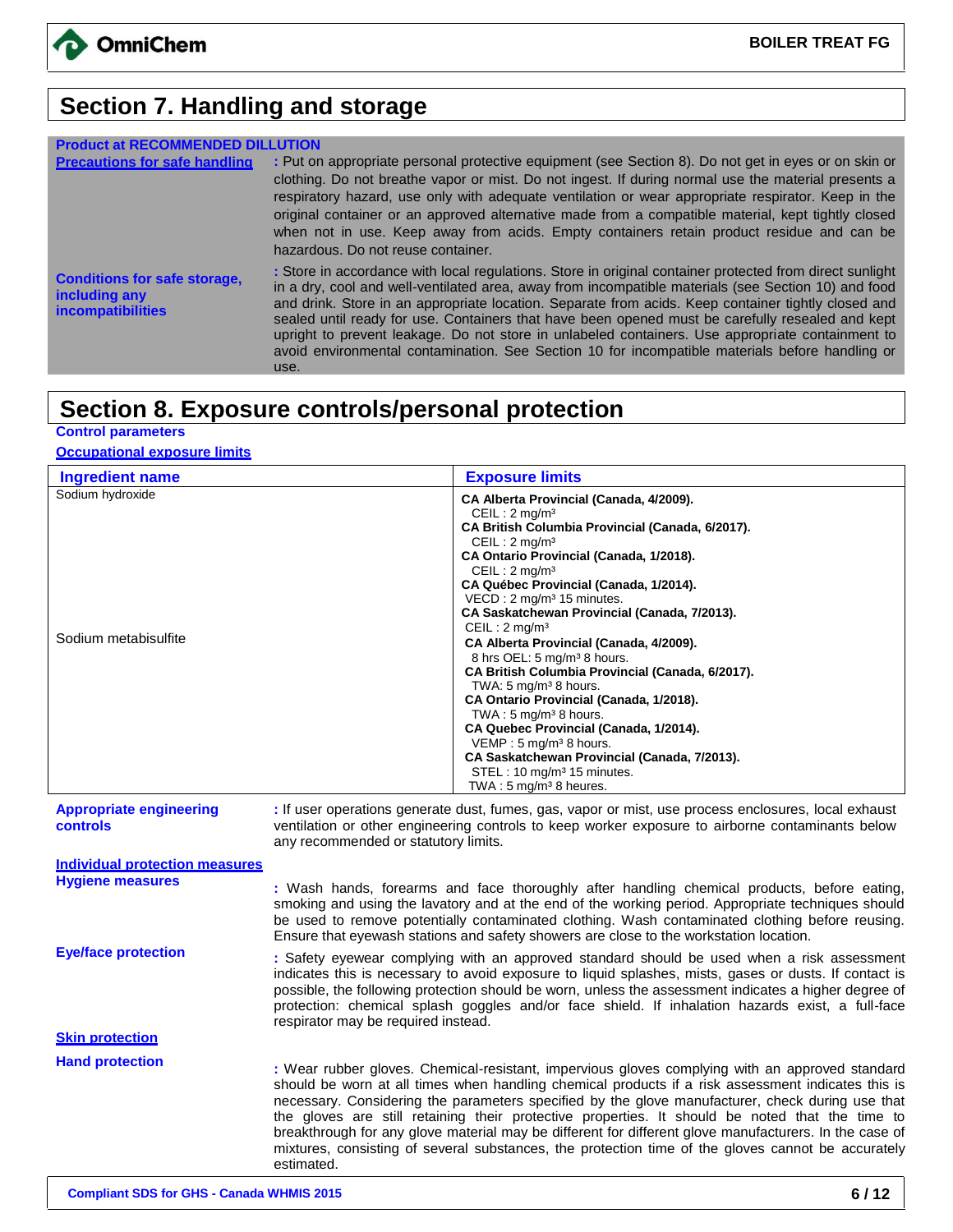# **Section 8. Exposure controls/personal protection**

| <b>Body protection</b>                            | : Personal protective equipment for the body should be selected based on the task being performed<br>and the risks involved.                                                                                                                                                                                                                                                                                                                             |  |  |
|---------------------------------------------------|----------------------------------------------------------------------------------------------------------------------------------------------------------------------------------------------------------------------------------------------------------------------------------------------------------------------------------------------------------------------------------------------------------------------------------------------------------|--|--|
| <b>Other skin protection</b>                      | : Appropriate footwear and any additional skin protection measures should be selected based on the<br>task being performed and the risks involved.                                                                                                                                                                                                                                                                                                       |  |  |
| <b>Respiratory protection</b>                     | : Based on the hazard and potential for exposure, select a respirator that meets the appropriate<br>standard or certification. Respirators must be used according to a respiratory protection program to<br>ensure proper fitting, training, and other important aspects of use.                                                                                                                                                                         |  |  |
| <b>Product at RECOMMENDED DILLUTION</b>           |                                                                                                                                                                                                                                                                                                                                                                                                                                                          |  |  |
| <b>Appropriate engineering</b><br><b>controls</b> | : If user operations generate dust, fumes, gas, vapor or mist, use process enclosures, local<br>exhaust ventilation or other engineering controls to keep worker exposure to airborne<br>contaminants below any recommended or statutory limits.                                                                                                                                                                                                         |  |  |
| <b>Individual protection measures</b>             |                                                                                                                                                                                                                                                                                                                                                                                                                                                          |  |  |
| <b>Eye/face protection</b>                        | : Safety eyewear complying with an approved standard should be used when a risk assessment<br>indicates this is necessary to avoid exposure to liquid splashes, mists, gases or dusts. If contact is<br>possible, the following protection should be worn, unless the assessment indicates a higher degree<br>of protection: chemical splash goggles and/or face shield. If inhalation hazards exist, a full-face<br>respirator may be required instead. |  |  |
| skin protection                                   | : Appropriate footwear and any additional skin protection measures should be selected based on the<br>task being performed and the risks involved.                                                                                                                                                                                                                                                                                                       |  |  |
| <b>Hand protection</b>                            | : When handling chemicals, wear chemical-resistant, impervious gloves that conform to an approved<br>standard at all times if a risk assessment indicates this is necessary.                                                                                                                                                                                                                                                                             |  |  |
| <b>Respiratory protection</b>                     | : Based on the hazard and potential for exposure, select a respirator that meets the appropriate<br>standard or certification. Respirators must be used according to a respiratory protection program to<br>ensure proper fitting, training, and other important aspects of use.                                                                                                                                                                         |  |  |

# **Section 9. Physical and chemical properties**

|                                  | <b>Product at initial concentration</b> | <b>Product at RECOMMENDED DILLUTION</b> |
|----------------------------------|-----------------------------------------|-----------------------------------------|
| <b>Appearance</b>                |                                         |                                         |
| <b>Physical state</b>            | : Liquid. [Clear.]                      | : Liquid. [Clear.]                      |
| <b>Color</b>                     | : Not available.                        | : Not available.                        |
| <b>Odor</b>                      | : Not available.                        | : Not available.                        |
| <b>Odor threshold</b>            | : Not available.                        | : Not available.                        |
| рH                               | :12                                     | $: 10.5 - 12$                           |
| <b>Melting point</b>             | : Not available.                        |                                         |
| <b>Boiling point</b>             | : Not available.                        |                                         |
| <b>Flash point</b>               | : Not available.                        |                                         |
| <b>Evaporation rate</b>          | : Not available.                        |                                         |
| <b>Flammability (solid, gas)</b> | : Not available.                        |                                         |
| Lower and upper explosive        | : Not available.                        |                                         |
| (flammable) limits               |                                         |                                         |
| <b>Vapor pressure</b>            | : Not available.                        |                                         |
| <b>Vapor density</b>             | : Not available.                        |                                         |
| <b>Relative density</b>          | : 1.17                                  |                                         |
| <b>Solubility</b>                | : Not available.                        |                                         |
| <b>Partition coefficient: n-</b> | : Not available.                        |                                         |
| octanol/water                    |                                         |                                         |
| <b>Auto-ignition temperature</b> | : Not available.                        |                                         |
| <b>Decomposition temperature</b> | : Not available.                        |                                         |
| <b>Viscosity</b>                 | : Not available.                        |                                         |

# **Section 10. Stability and reactivity**

| <b>Reactivity</b>                                   | : No specific test data related to reactivity available for this product or its ingredients. |
|-----------------------------------------------------|----------------------------------------------------------------------------------------------|
| <b>Chemical stability</b>                           | : The product is stable.                                                                     |
| <b>Possibility of hazardous</b><br><b>reactions</b> | : Under normal conditions of storage and use, hazardous reactions will not occur.            |
| <b>Conditions to avoid</b>                          | : No specific data.                                                                          |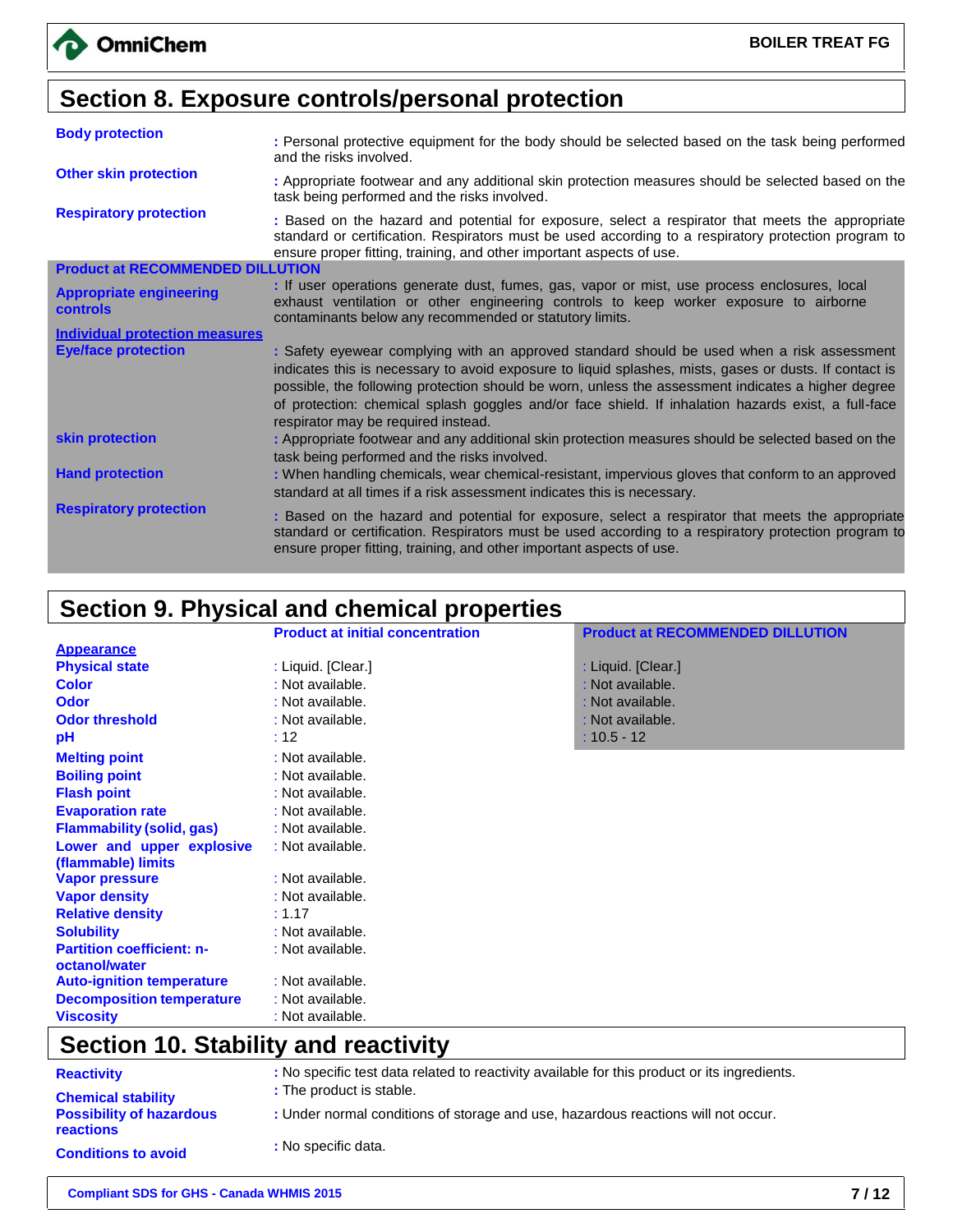

## **Section 10. Stability and reactivity**

**Hazardous decomposition**

**Incompatible materials :** Reactive or incompatible with the following materials: oxidizing materials. Metals such as aluminium, zinc and tin will react, releasing hydrogen. Do not mix with strong acids. **:** Under normal conditions of storage and use, hazardous decomposition products should not be produced.

### **Section 11. Toxicological information**

#### **Information on toxicological effects**

**Acute toxicity**

**products**

| <b>Product/ingredient name</b>                                               | <b>Result</b>                                       |                                                       | <b>Species</b> | <b>Dose</b>                            | <b>Exposure</b>          |
|------------------------------------------------------------------------------|-----------------------------------------------------|-------------------------------------------------------|----------------|----------------------------------------|--------------------------|
| Sodium metabisulfite                                                         | DL50 Oral                                           |                                                       | Rat            | 1131 mg/kg                             |                          |
| Sodium carbonate                                                             | DL50 Oral                                           |                                                       | Rat            | 4090 mg/kg                             |                          |
| <b>Irritation/Corrosion</b>                                                  |                                                     |                                                       |                |                                        |                          |
| <b>Product/ingredient name</b>                                               | <b>Result</b>                                       | <b>Species</b>                                        | <b>Score</b>   | <b>Exposure</b>                        | <b>Observation</b>       |
| Sodium hydroxide                                                             | Eyes - Mild irritant                                | Rabbit                                                |                | $400 \mu q$                            | $\overline{a}$           |
|                                                                              | Eyes - Severe irritant<br>Eyes - Severe irritant    | Rabbit<br>Rabbit                                      | ÷,             | 24 heures $50 \mu g$<br>$1\%$          | $\overline{\phantom{a}}$ |
|                                                                              | Eyes - Severe irritant                              | Rabbit                                                |                | 0.5 minutes 1 mg                       |                          |
|                                                                              | Skin - Severe irritant                              | Rabbit                                                | ÷              | 24 hours 500 mg                        |                          |
| Sodium metabisulfite                                                         | Eyes - Mild irritant                                | Rabbit                                                |                | 24 heures 100 mg                       |                          |
| Sodium carbonate                                                             | Eyes - Mild irritant<br>Eyes - Moderate irritant    | Rabbit<br>Rabbit                                      | L.<br>L,       | 0.5 minutes 100 mg<br>24 heures 100 mg | ÷,                       |
|                                                                              | Eyes - Severe irritant                              | Rabbit                                                | ÷,             | 50 mg                                  | $\ddot{\phantom{a}}$     |
|                                                                              | Skin - Mild irritant                                | Rabbit                                                |                | 24 heures 500 mg                       | L.                       |
| <b>Sensitization</b>                                                         |                                                     |                                                       |                |                                        |                          |
| There is no data available.                                                  |                                                     |                                                       |                |                                        |                          |
| <b>Mutagenicity</b>                                                          |                                                     |                                                       |                |                                        |                          |
| There is no data available.                                                  |                                                     |                                                       |                |                                        |                          |
| <b>Carcinogenicity</b>                                                       |                                                     |                                                       |                |                                        |                          |
| <b>Classification</b>                                                        |                                                     |                                                       |                |                                        |                          |
| <b>Product/ ingredient name</b>                                              |                                                     | <b>OSHA</b>                                           | <b>IARC</b>    |                                        | <b>NTP</b>               |
| Sodium metabisulfite                                                         |                                                     |                                                       | 3              |                                        |                          |
| <b>Reproductive toxicity</b>                                                 |                                                     |                                                       |                |                                        |                          |
| There is no data available.                                                  |                                                     |                                                       |                |                                        |                          |
| <b>Teratogenicity</b>                                                        |                                                     |                                                       |                |                                        |                          |
| There is no data available.                                                  |                                                     |                                                       |                |                                        |                          |
| <b>Specific target organ toxicity (single exposure)</b>                      |                                                     |                                                       |                |                                        |                          |
| There is no data available.                                                  |                                                     |                                                       |                |                                        |                          |
| <b>Specific target organ toxicity (repeated exposure)</b>                    |                                                     |                                                       |                |                                        |                          |
| There is no data available.                                                  |                                                     |                                                       |                |                                        |                          |
| <b>Aspiration hazard</b>                                                     |                                                     |                                                       |                |                                        |                          |
| There is no data available.                                                  |                                                     |                                                       |                |                                        |                          |
| Information on the likely                                                    |                                                     | : Dermal contact. Eye contact. Inhalation. Ingestion. |                |                                        |                          |
| routes of exposure                                                           |                                                     |                                                       |                |                                        |                          |
| <b>Potential acute health effects</b>                                        |                                                     |                                                       |                |                                        |                          |
| Eye contact                                                                  | : Causes serious eye damage.                        |                                                       |                |                                        |                          |
| <b>Inhalation</b>                                                            | : No known significant effects or critical hazards. |                                                       |                |                                        |                          |
| <b>Skin contact</b>                                                          | : Causes severe burns.                              |                                                       |                |                                        |                          |
| <b>Ingestion</b>                                                             |                                                     | : Corrosive to the digestive tract. Causes burns.     |                |                                        |                          |
| Symptoms related to the physical, chemical and toxicological characteristics |                                                     |                                                       |                |                                        |                          |
| <b>Eye contact</b>                                                           |                                                     | : Adverse symptoms may include the following:         |                |                                        |                          |
|                                                                              | Pain                                                |                                                       |                |                                        |                          |
|                                                                              | Watering<br>Redness                                 |                                                       |                |                                        |                          |

Skin contact : Adverse symptoms may include the following: Pain or irritation Redness

Blistering may occur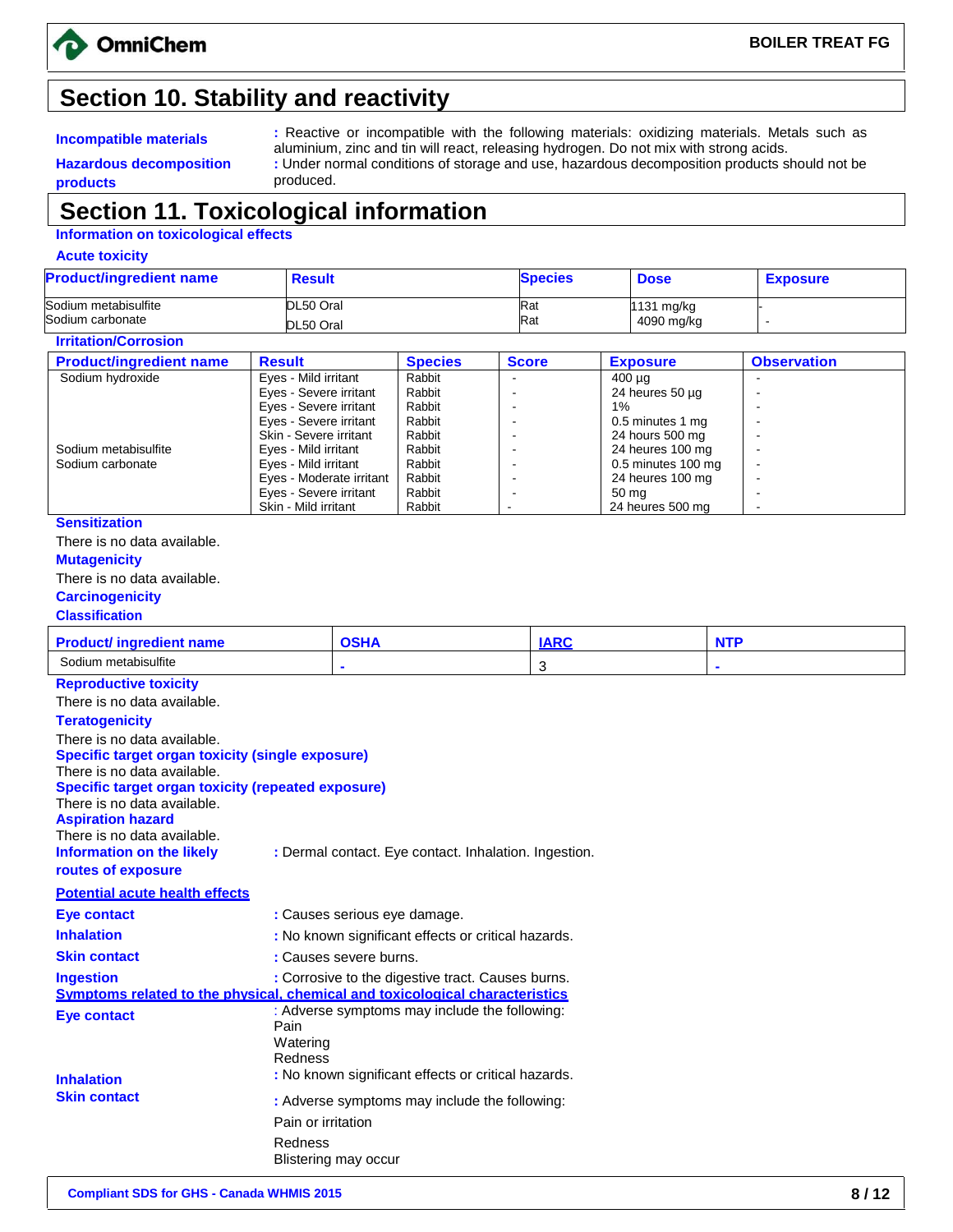

# **Section 11. Toxicological information**

| <b>Ingestion</b>                            | : Adverse symptoms may include the following: stomach pains                              |                  |
|---------------------------------------------|------------------------------------------------------------------------------------------|------------------|
| <b>Product at RECOMMENDED DILLUTION</b>     |                                                                                          |                  |
| <b>Information on toxicological effects</b> |                                                                                          |                  |
| <b>Eye contact</b>                          | : Causes serious eye damage.                                                             |                  |
| <b>Inhalation</b>                           | : No known significant effects or critical hazards.                                      |                  |
| <b>Skin contact</b>                         | : Causes severe burns.                                                                   |                  |
| <b>Ingestion</b>                            | : Corrosive to the digestive tract. Causes burns.                                        |                  |
|                                             | Delayed and immediate effects and also chronic effects from short and long term exposure |                  |
| <b>Short term exposure</b>                  |                                                                                          |                  |
| <b>Potential immediate</b>                  | : No known significant effects or critical hazards.                                      |                  |
| <b>effects</b>                              |                                                                                          |                  |
| <b>Potential delayed effects</b>            | : No known significant effects or critical hazards.                                      |                  |
| Long term exposure                          |                                                                                          |                  |
| <b>Potential immediate</b>                  | : No known significant effects or critical hazards.                                      |                  |
| effects                                     |                                                                                          |                  |
| <b>Potential delayed effects</b>            | : No known significant effects or critical hazards.                                      |                  |
| <b>Potential chronic health</b><br>effects  |                                                                                          |                  |
| <b>General</b>                              | : No known significant effects or critical hazards.                                      |                  |
| <b>Carcinogenicity</b>                      | : No known significant effects or critical hazards.                                      |                  |
| <b>Mutagenicity</b>                         | : No known significant effects or critical hazards.                                      |                  |
| <b>Teratogenicity</b>                       | : No known significant effects or critical hazards.                                      |                  |
| <b>Developmental effects</b>                | : No known significant effects or critical hazards.                                      |                  |
| <b>Fertility effects</b>                    | : No known significant effects or critical hazards.                                      |                  |
| <b>Numerical measures of</b><br>toxicity    |                                                                                          |                  |
| <b>Acute toxicity estimates</b>             |                                                                                          |                  |
| <b>Route</b>                                |                                                                                          | <b>ATE Value</b> |
| Oral                                        |                                                                                          | 14164.7 mg/kg    |

| <b>Product at RECOMMENDED DILLUTION</b> |                                                                                                |
|-----------------------------------------|------------------------------------------------------------------------------------------------|
| <b>Potential acute health effects</b>   |                                                                                                |
| <b>Eye contact</b>                      | : Adverse symptoms may include the following:<br>Pain<br>Watering<br>Redness                   |
| <b>Inhalation</b>                       | : No known significant effects or critical hazards.                                            |
| <b>Skin contact</b>                     | : Adverse symptoms may include the following:                                                  |
|                                         | Pain or irritation                                                                             |
| <b>Ingestion</b>                        | Redness<br>Blistering may occur<br>: Adverse symptoms may include the following: stomach pains |
| <b>Chronic health effects</b>           | : No known significant effects or critical hazards.                                            |

# **Section 12. Ecological information**

## **Toxicity**

| <b>Product/ingredient name</b> | <b>Result</b>                 | <b>Species</b>                             | <b>Exposure</b> |
|--------------------------------|-------------------------------|--------------------------------------------|-----------------|
| Sodium hydroxide               | EC50 40.38 mg/L Fresh water   | Crustaceans - Ceriodaphnia dubia - Néonate | 48 hours        |
|                                | LC50 125 ppm Fresh water      | Fish - Gambusia affinis - Adult            | 96 hours        |
| Sodium metabisulfite           | LC50 32 mg/L Fresh water      | Fish - Lepomis macrochirus                 | 96 hours        |
| Sodium carbonate               | EC 50 242000 µg/l Fresh water | Algues - Navicula seminulum                | 96 hours        |
|                                | LC50 176000 µg/l Fresh water  | Crustaceans - Amphipoda                    | 48 hours        |
|                                | LC50 265000 µg/l Fresh water  | Daphnie - Daphnia magna                    | 48 hours        |
|                                | LC50 300000 µg/l Fresh water  | Fish - Lepomis macrochirus                 | 96 hours        |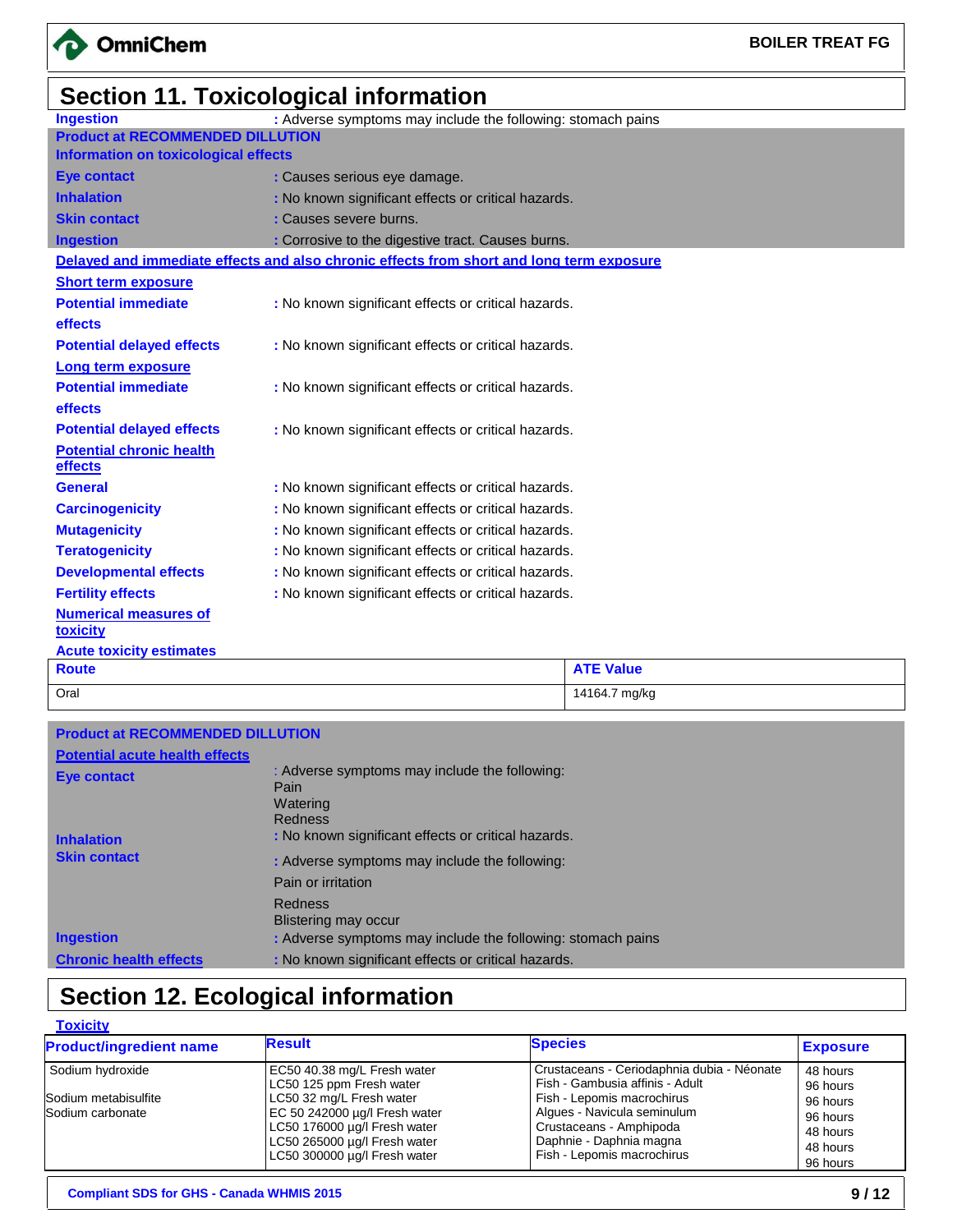### **Section 12. Ecological information**

**Persistence and degradability**

There is no data available. **Bioaccumulative potential**

| <b>Product/ingredient name</b> | $LogP_{ow}$ | DU. | <b>Potential</b> |
|--------------------------------|-------------|-----|------------------|
| Sodium, metabisulfite          | ັບ          |     | <b>low</b>       |

#### **Mobility in soil**

**Soil/water partition** 

**coefficient (KOC)**

**Other adverse effects by Eq. 2.1 Exercise 2.1 All 2.2 Exercises :** No known significant effects or critical hazards.

**:** Not available

### **Section 13. Disposal considerations**

**Disposal methods included in the senaration** of waste should be avoided or minimized wherever possible. Disposal of this product, solutions and any by-products should comply with the requirements of environmental protection and waste disposal legislation and any regional local authority requirements. Dispose of surplus and non-recyclable products via a licensed waste disposal contractor. Waste should not be disposed of untreated to the sewer unless fully compliant with the requirements of all authorities with jurisdiction. Waste packaging should be recycled. Incineration or landfill should only be considered when recycling is not feasible. This material and its container must be disposed of in a safe way. Care should be taken when handling empty containers that have not been cleaned or rinsed out. Empty containers or liners may retain some product residues. Avoid dispersal of spilled material and runoff and contact with soil, waterways, drains and sewers.

### **Product at RECOMMENDED DILLUTION**

**Disposal methods** *i* **when it's possible, avoid waste generation. Disposal of this product, solutions and any by**products should comply with the requirements of environmental protection and waste disposal legislation and any regional local authority requirements. Dispose of surplus and non-recyclable products via a licensed waste disposal contractor. Waste should not be disposed of untreated to the sewer unless fully compliant with the requirements of all authorities with jurisdiction. Waste packaging should be recycled. Incineration or landfill should only be considered when recycling is not feasible. This material and its container must be disposed of in a safe way. Care should be taken when handling empty containers that have not been cleaned or rinsed out. Empty containers or liners may retain some product residues. Avoid dispersal of spilled material and runoff and contact with soil, waterways, drains and sewers.

# **Section 14. Transport information**

|                                      | <b>TDG Classification</b> | <b>IMDG</b>               | <b>IATA</b>               |
|--------------------------------------|---------------------------|---------------------------|---------------------------|
| <b>UN</b> number                     | <b>UN1824</b>             | <b>UN1824</b>             | <b>UN1824</b>             |
| <b>UN proper</b><br>shipping name    | SODIUM HYDROXIDE SOLUTION | SODIUM HYDROXIDE SOLUTION | SODIUM HYDROXIDE SOLUTION |
| <b>Transport</b><br>hazard class(es) | 8<br>双毛                   | 8<br>双叉                   | 8<br>تے گئے               |
| <b>Packing group</b>                 | $\mathbf{III}$            | $\mathbf{III}$            | $\mathbf{III}$            |
| <b>Environmental</b><br>hazards      | No.                       | No.                       | No.                       |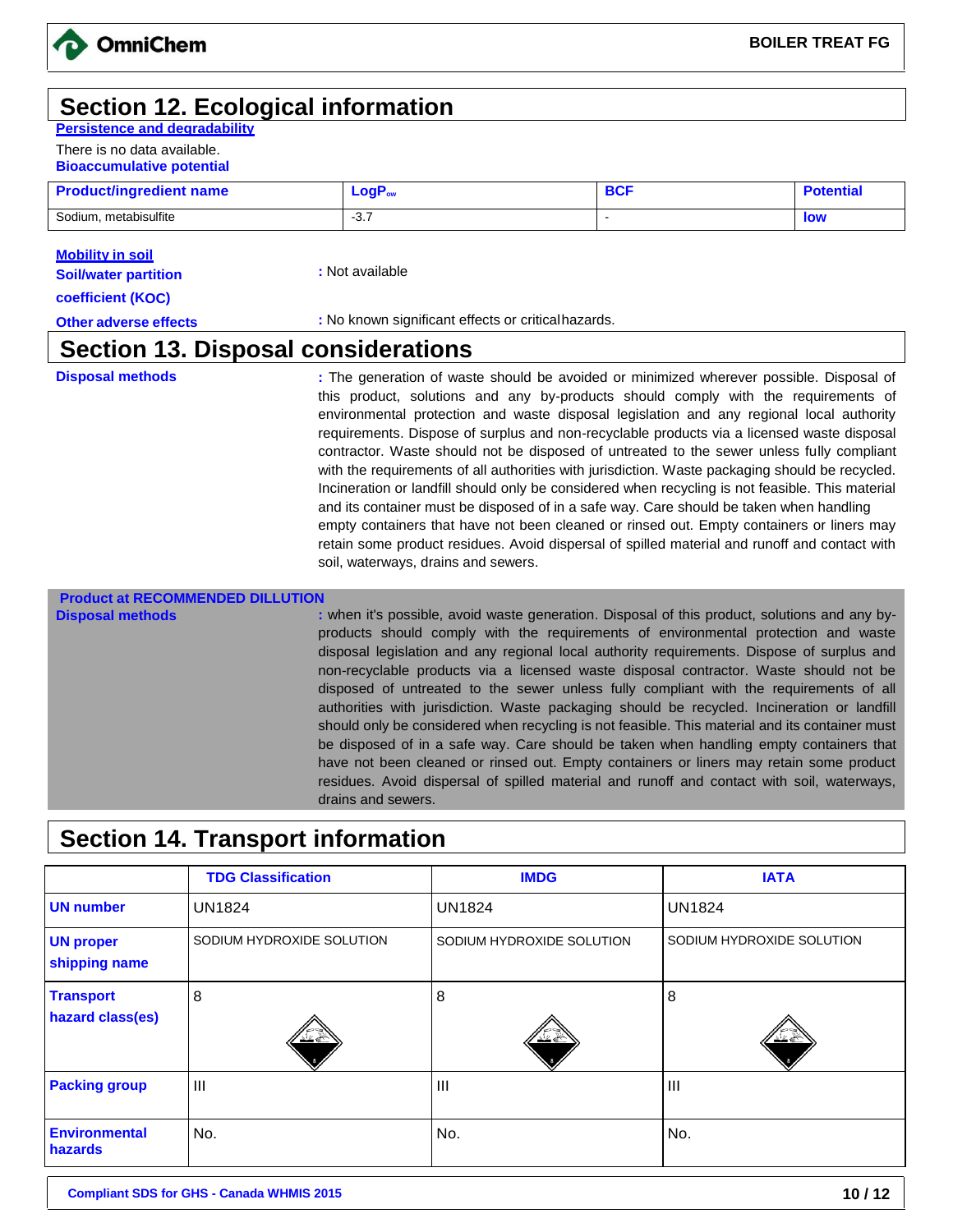

### **Section 14. Transport information**

#### Additional information

**Emergency Response Guidebook (ERG)**

**TDG Classification :** Product classified as per the following sections of the Transportation of Dangerous Goods Regulations: 2.40-2.42 (Class 8).

**:** 154

**Special precautions for user : Transport within user's premises:** always transport in closed containers that are upright and secure. Ensure that persons transporting the product know what to do in the event of an accident or spillage.

# **Section 15. Regulatory information**

#### **Canadian lists**

| : All components are listed or exempted. |
|------------------------------------------|
| : None of the components are listed.     |
| : None of the components are listed.     |
|                                          |

### **Section 16. Other information**

#### **Hazardous Material Information System (États-Unis)**

**Health :** 3 / **Flammability :** 0 **Physical hazards :** 0 **Product at initial concentration Product at RECOMMENDED DILLUTION Health** / 3 **Flammability** 0 **Physical hazards** 0 **Health** *Health Mealth Mealth Mealth Mealth Mealth Mealth Mealth* **Flammability District 20** 0 **Physical hazards** 0

**Caution: HMIS® ratings are based on a 0-4 rating scale, with 0 representing minimal hazards or risks, and 4 representing significant hazards or risks. Although HMIS® ratings and the associated label are not required on SDSs or products leaving a facility under 29 CFR 1910.1200, the preparer may choose to provide them. HMIS® ratings are to be used with a fully implemented HMIS® program. HMIS® is a registered trademark and service mark of the American Coatings Association, Inc.** 

**The customer is responsible for determining the PPE code for this material. For more information on HMIS® Personal Protective Equipment (PPE) codes, consult the HMIS® Implementation Manual.**



**Reprinted with permission from NFPA 704-2001, Identification of the Hazards of Materials for Emergency Response Copyright ©1997, National Fire Protection Association, Quincy, MA 02269. This reprinted material is not the complete and official position of the National Fire Protection Association, on the referenced subject which is represented only by the standard in its entirety.** 

**Copyright ©2001, National Fire Protection Association, Quincy, MA 02269. This warning system is intended to be interpreted and applied only by properly trained individuals to identify fire, health and reactivity hazards of chemicals. The user is referred to certain limited number of chemicals with recommended classifications in NFPA 49 and NFPA 325, which would be used as a guideline only. Whether the chemicals are classified by NFPA or not, anyone using the 704 systems to classify chemicals does so at their own risk.**